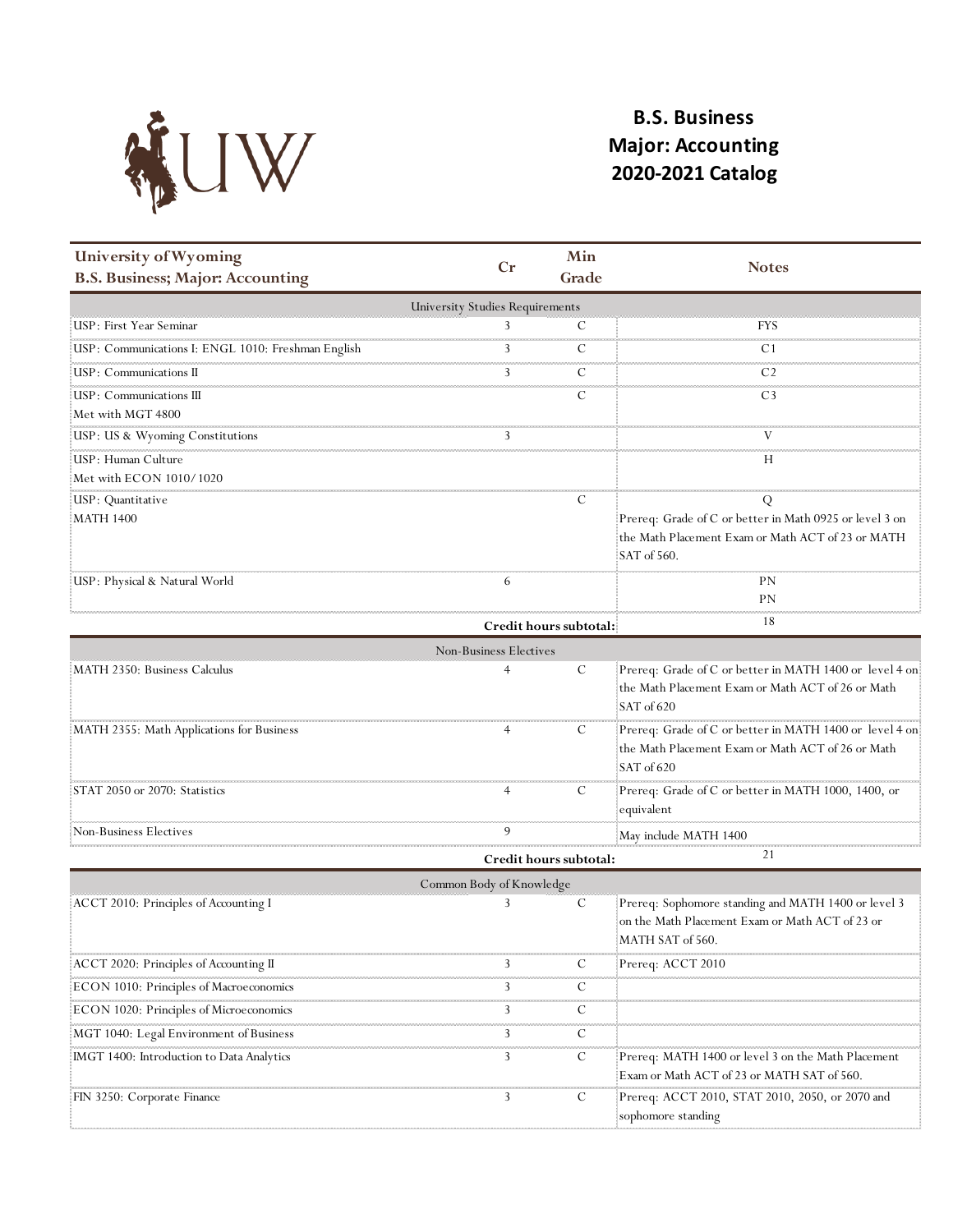| MGT 3210: Management and Organization             |  | Prereq: Sophomore standing and completion of COM I                                                                                                                                                             |
|---------------------------------------------------|--|----------------------------------------------------------------------------------------------------------------------------------------------------------------------------------------------------------------|
| MKT 3210: Introduction to Marketing               |  | Prereq: Sophomore standing and completion of COM I                                                                                                                                                             |
| DSCI 3210: Intro to Operations & Supply Chain Mgt |  | Prereq: IMGT 1400 or equivalent, STAT 2050 or<br>equivalent, MATH 2355 or equivalent, sophomore<br><b>standing</b>                                                                                             |
| MGT 4800: Business Strategy and Policy            |  | Prereq: ACCT 2010, 2020, MGT 1040, DSCI 3210, FIN<br>3250, MGT 3210, MKT 3210, STAT 2010 or equivalent,<br>advanced business standing, and senior standing. To be<br>taken graduating semester of Senior year. |

|                                                    | Credit hours subtotal: | 33                                                                                                 |
|----------------------------------------------------|------------------------|----------------------------------------------------------------------------------------------------|
|                                                    | Accounting Major       |                                                                                                    |
| ACCT 3070: Tax Accounting I                        | С                      | Prereq: ACCT 2010 and ACCT 2020; MATH 1400                                                         |
| ACCT 3230: Intermediate Accounting I               |                        | Prereq: ACCT 2020 and MATH 1400 with grades of C or<br>better in each; sophomore standing          |
| ACCT 3240: Cost Accounting I                       |                        | Prereq: ACCT 2020 and MATH 1400 with grades of C or<br>better in each; sophomore standing          |
| ACCT 3430: Intermediate Accounting II              | C                      | Prereq: ACCT 3230 with grade of C or better; advanced<br>business standing                         |
| ACCT 3610: Accounting Information Systems          | С                      | Prereq: ACCT 3230 with a grade of C or better; advanced<br>business standing                       |
| ACCT 4060: Audit I                                 | С<br>3                 | Prereq: ACCT 3610 and ACCT 3430 with a grade of C or<br>better in each; advanced business standing |
| Accounting Elective: ACCT 3100, 4050, 4600 or 4960 |                        |                                                                                                    |
| <b>Advanced Business Electives</b>                 | C                      | Any 3000-level or higher business course not used to meet<br>any other primary major requirements. |
|                                                    | Credit hours subtotal: | 27                                                                                                 |
|                                                    | Free Electives         |                                                                                                    |
| Free Electives from any college                    |                        | Have not been used to meet any other requirements.                                                 |
|                                                    | Credit hours subtotal: | 21                                                                                                 |
|                                                    |                        |                                                                                                    |

**B.S. Business Major: total credit total:**

120

## **College of Business Requirements**

This program has been formulated to meet the requirements of the College of Business and the Association to Advance Collegiate Schools of Business (AACSB) International.

- A minimum of 120 hours is required.
- A 2.50 grade point average is required in all College of Business and all University of Wyoming (UW) courses to graduate.
- A grade of C or above required for common body of knowledge and major specific core courses.
- A passing score on the exit exam for College of Business majors.
- 50% of business credit hours must be from UW.

• A maximum of six (6) hours of freshman/sophomore-level military science and a maximum of six (6) hours of junior/senior-level military science may be applied to degrees in the College of Business.

• MATH 2200 and 2205 may be substituted for MATH 2350 and 2355

• MATH 1400 may be satisfied with Level 4 of the Math placement exam or ACTE 26+. Students placing out of MATH 1400 will need an additional non-business elective.